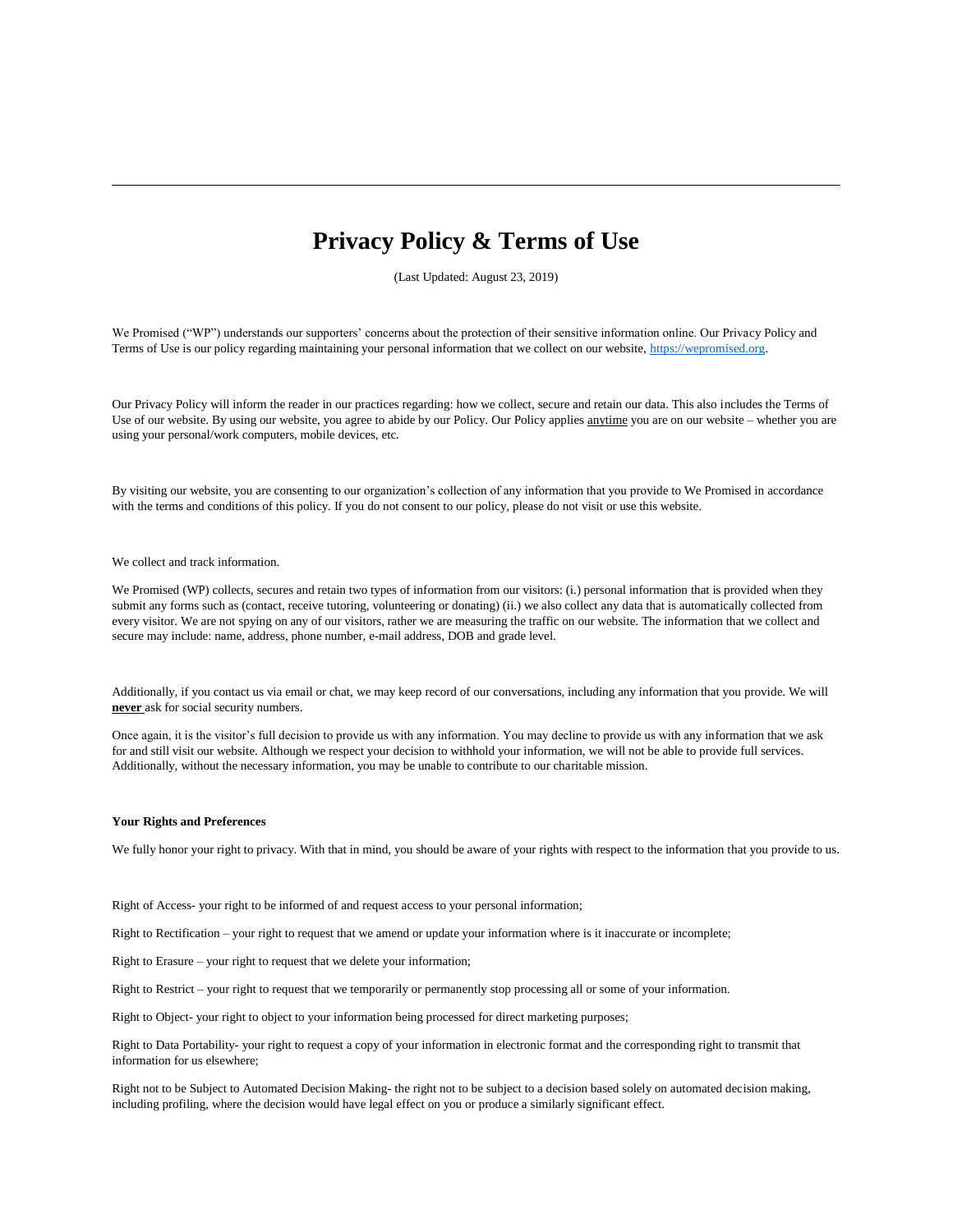You are entitled to exercise each of these rights with respect to your personal information at any time.

#### **Your Information**

The information that you provide to us will be used for our charitable purposes and the purpose for which your provided it. Your consent to our Policy provides We Promised (WP) with the basis to collect, secure and retain your information.

We will not disclose any personally identifiable information to third parties, except (i.) to those who perform services for us including but not limited to, web hosting, credit card processing and other necessary services; (ii.) when we are required to comply with the law (iii.) to enforce our Policy; (iv.) to protect the rights and security of our website visitors and the public (v.) to respond to an emergency; (vi.) as otherwise stated on our Policy.

We use tracking data for several purposes, including but not limited to, reporting demographics and traffic patterns. These tracking purposes are for improving the website and its services.

# We currently use:

**Google Analytics**: Google Analytics gathers information about how our visitors engage with our website, the number of visitors and more general visitor information. For further details please go to www.google.com/policies/privacy/partners/.

**Social Media Widgets:** We Promised uses social media tools which include the use of Facebook, Instagram and Twitter. These social media features are hosted by WIX or may be hosted directly on our website. Your interactions with our social media features are governed by the Privacy Policy of the social media company providing such services.

PayPal: We use PayPal to process our donations for our charitable mission. Data collected by PayPal is collected in the HubSpot database to help manage our relationship with our supporters.

It is important to know- We Promised cannot control or be held responsible for the third parties' privacy practices and content. If you click on a link to a third-party website, any information you provide will not be covered by our Policy. Please read PayPal's privacy policies to find out how they collect and process your information.

**How Your Information Is Protected**. We take reasonable precautions to protect your Information from loss, misuse or alteration. Your personally identifiable information is stored on our server and is not publicly accessible. Further, personally identifiable information is only accessed by our employees on a "need to know" basis. To prevent unauthorized access, maintain data accuracy, and ensure the correct use of information, we have put in place appropriate physical, electronic, and managerial procedures to safeguard and secure the information we collect online. Additionally, sensitive data such as credit card numbers are encrypted using SSL and other industry standard measures, to provide an additional level of security.

Please note that no system is fully secure. Therefore, we encourage you to take all appropriate security measures when providing us with information – such as using and limiting access to your credit card and banking information and access to your computers, personal electronic devices and web browsers.

**Retention and Deletion of Your Information.** We keep your Information only as long as necessary to support our charitable mission. As set forth above, you have various rights with respect to the retention of your Information, including, but not limited to, the right to request that we delete your Information (by writing to us at the physical address or email address supplied below). We will honor your request, unless we are legally allowed or required to maintain your Information – such as to (a) process any outstanding or unresolved charitable donation, (b) meet our legal, tax, audit or accounting obligations, (c) comply with legal process or court order, and/or (d) protect the rights, property, security or safety of We Promised (WP), Website users or the public; (e) respond to an emergency and/or (f) confirm your identity.

**Ownership of Content.** The Website includes a combination of content that we, our users and other third parties create (collectively, the "Content"). Except as noted on the Website, all of the Content available through the Website, including, but not limited to, written content, interface design and layout, photographs, graphics, images, illustrations, marks, logos, sound or video clips, software code and animation, is trademarked or copyright protected. Except as noted on the Website, you may not use, store, display, modify, reproduce, publish, transmit, participate in the transfer or sale of, create derivative works of, distribute, publicly perform, publicly display, or in any way exploit any of the materials or Content on the Website (including, for the avoidance of doubt, Content provided by our users) in whole or in part. If you would like to request permission to use any of the Content on the Website, please contact us a[t info@wepromised.org.](mailto:info@wepromised.org)

Posting and Transmitting Content. You are solely responsible for all materials, whether publicly posted or privately transmitted, that you submit, upload, e-mail, transmit or otherwise make available on the Website ("Your Content"). You represent and warrant that Your Content does not violate any right of any

third party, including, without limitation, copyright, trademark, privacy or other personal or proprietary rights of any person or entity. You further represent and warrant that Your Content will not contain libelous or otherwise unlawful, abusive or obscene material (as determined by We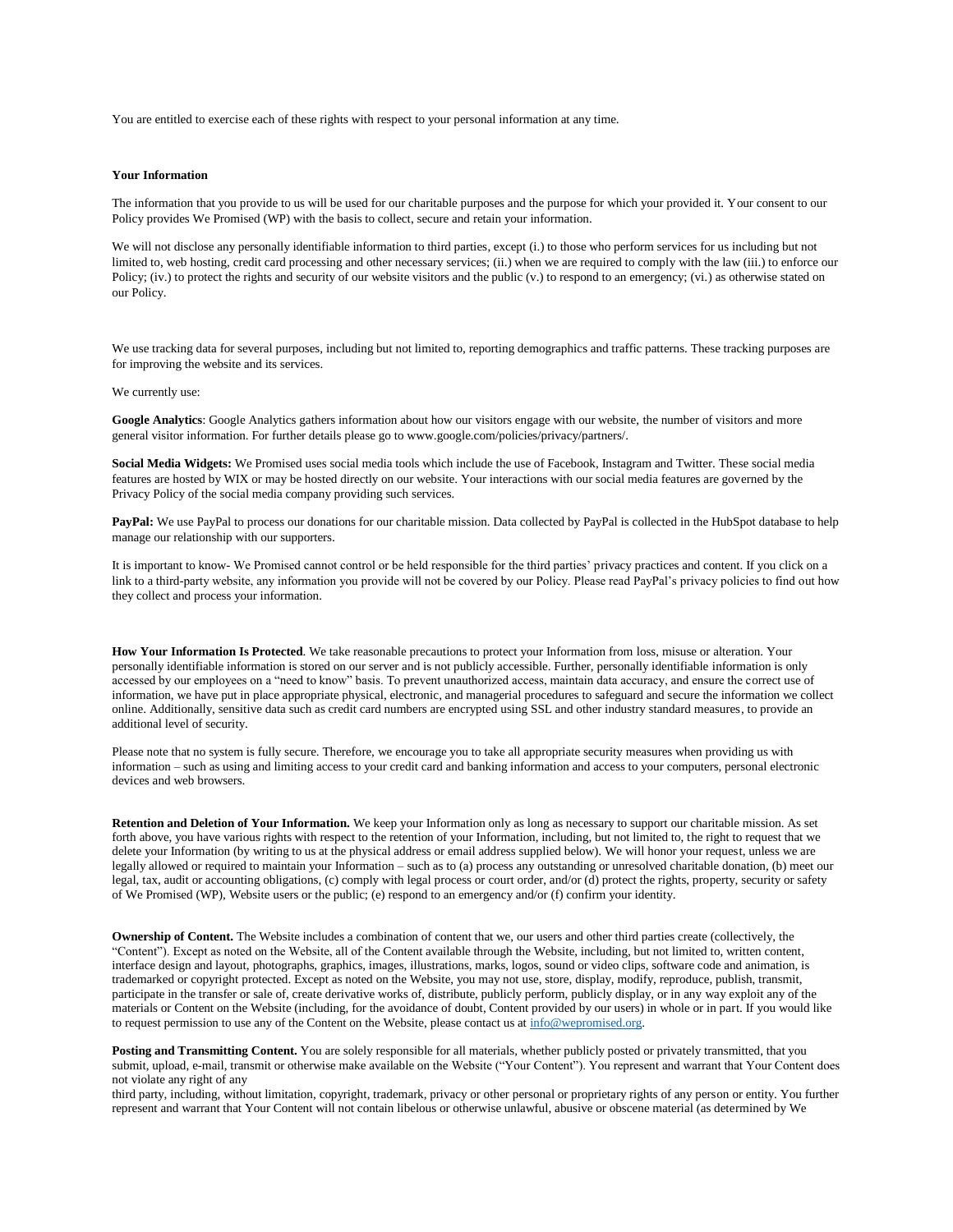Promised (WP) in its sole discretion), or contain any computer virus or other malicious code that could in any way affect the operation of the Website or any computer that connects to the Website. You may not use false or misleading contact information, pretend to be someone other than yourself, or otherwise mislead We Promised (WP) or its service providers. You should be aware that Your Content may be read, collected or used by other Website visitors. We are not responsible for the third party use of Your Content. We have the right, but not the obligation, to remove any Content posted to the Website by users that may, in our sole discretion, violate this Policy or that is otherwise, in our sole opinion, objectionable.

**Grant of License**. You represent and warrant that you are the author of Your Content, that you own all intellectual property rights in and to Your Content and that no third party is entitled to any compensation or other payment in connection the exploitation by We Promised (WP) of Your Content. We Promised and its service providers will treat such content posted, transmitted or submitted by you as non-confidential and nonproprietary information. Upon posting, submitting or transmitting Your Content on or through the Website, you grant We Promised (WP) a worldwide, irrevocable, royalty-free, non-exclusive license, with the right to sublicense, use, reproduce, create derivative works of, distribute, publicly perform, publicly display, transfer, transmit, distribute, and publish Your Content and subsequent versions of Your Content for any and all purposes. Please do not send us or post any creative ideas or any other plans or proposals that you would like to keep confidential and proprietary. You agree that any information that you provide us will be covered by the license granted herein.

**Disclaimers**. We disclaim any responsibility for the deletion, the failure to store, the misdelivery, or the untimely delivery of any information or material submitted to or transmitted through the Website.

WE MAKE NO WARRANTIES OF ANY KIND, EITHER EXPRESS OR IMPLIED, INCLUDING, WITHOUT LIMITATION, WARRANTIES OF TITLE OR IMPLIED WARRANTIES OF MERCHANTABILITY OR FITNESS FOR A PARTICULAR PURPOSE, WITH RESPECT TO THE WEBSITE, ANY CONTENT, OR ANY OF THE SERVICES, TOOLS OR PRODUCTS AVAILABLE ON THE WEBSITE. YOU EXPRESSLY AGREE THAT YOU WILL ASSUME THE ENTIRE RISK AS TO THE QUALITY AND THE PERFORMANCE OF THE WEBSITE AND THE ACCURACY OR COMPLETENESS OF ITS CONTENT.

**Limitation of Liability.** We Promised (WP) and its officers, directors, employees, agents, service providers, and licensors (collectively, the "We Promised Parties") shall not be liable for any direct, indirect, incidental, special or consequential damages, resulting from the use or the inability to use the Website and services or resulting from any information or services obtained or messages received, or transactions entered through the Website or resulting from unauthorized access to or alteration of your transmissions of data, including but not limited to, damages for loss of profits, use, data or other intangibles, even if we have been advised of the possibility of such damages. Because some jurisdictions do not allow the exclusion or limitation of liability for consequential or incidental damages, in such states liability is limited to the fullest extent permitted by law. If you are dissatisfied with any portion of this Website, or with this Policy, your sole and exclusive remedy is to discontinue using this Website.

**Compliance with the Law**. We reserve the right to disclose any Information to comply with any law, regulation, decree, judgment, order, subpoena or any other governmental order ("Order") without any obligation to contest or verify the accuracy of such Order.

**Waiver of Jury Trial.** THE PARTIES HEREBY IRREVOCABLY WAIVE ANY AND ALL RIGHT TO TRIAL BY JURY IN ANY LEGAL PROCEEDING ARISING OUT OF OR RELATING TO THIS AGREEMENT OR THE TRANSACTIONS CONTEMPLATED HEREBY.

**Injunctive Relief.** You acknowledge that any use of the Website except as expressly permitted by this Policy will cause irreparable injury for which monetary damages would not be sufficient, and you consent to entry of immediate and permanent injunctive relief with respect to such unauthorized use.

**Indemnification.** By utilizing the Website and/or submitting Your Content, you agree to indemnify, defend and hold the We Promised (WP) Parties harmless from and against any and all liability, losses, costs, and expenses (including attorneys' fees) incurred by any We Promised (WP) Party in connection with any claim, including, but not limited to, claims for defamation, violation of rights of publicity and/or privacy, copyright infringement, or trademark infringement arising out of your use of the Website; any use or alleged use of your accounts or your passwords by any person, whether or not authorized by you; Your Content; your connection to the Website; your violation of this Policy; or your violation of the rights of any other person or entity. We reserve the right, at our own expense, to assume the exclusive defense and control of any matter for which you are required to indemnify us, and you agree to cooperate with our defense of these claims.

**Termination**. We Promised (WP) may suspend or terminate any user's access to all or part of the Website without notice or recourse, for any conduct that We Promised (WP), in its sole discretion, believes is in violation of any applicable law or of this Policy or is harmful to the interests of another user, a service provider, We Promised (WP) or its affiliates.

Governing Law. By visiting or using the Website and/or by submitting Your Content, you agree that the laws of the State of California, without regard to principles of conflicts of law, will govern this Policy and any dispute of any sort that might arise between you and We Promised (WP). You agree that any action at law or in

equity that arises out of or relates to any use of the Website will be filed only in the state or federal courts located in California County and you hereby consent and submit to the personal jurisdiction of such courts for the purposes of litigating any such action.